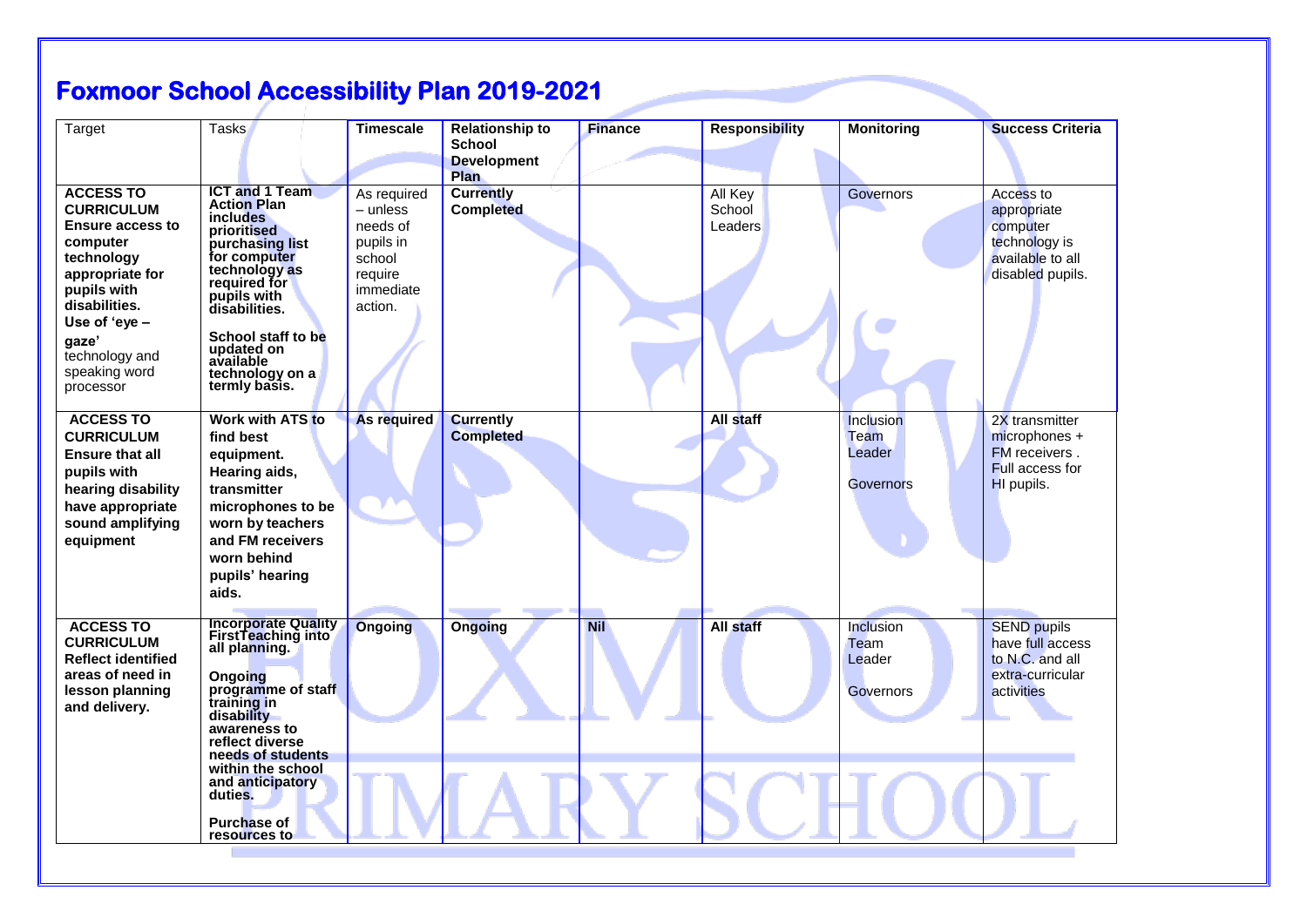|                                               | increase student                                  |                |                  |            |                                 |                          |                                      |
|-----------------------------------------------|---------------------------------------------------|----------------|------------------|------------|---------------------------------|--------------------------|--------------------------------------|
|                                               | participation.                                    |                |                  |            |                                 |                          |                                      |
| <b>ACCESS TO</b>                              | <b>Promote student</b>                            | Ongoing        | Ongoing          |            | All staff                       | Inclusion                | Increased                            |
| <b>CURRICULUM</b>                             | awareness of the<br>rights of the child,          |                |                  |            |                                 | Team                     | participation in                     |
| <b>Prioritise student</b><br>participation in | especially Article                                |                |                  |            | <b>Governors</b>                |                          | school life for                      |
| school activities.                            | 23: Children<br>should have                       |                |                  |            |                                 | Leader                   |                                      |
|                                               | special care and                                  |                |                  |            |                                 |                          | students with                        |
|                                               | support if they<br>need it.                       |                |                  |            |                                 | Governors                | disabilities.                        |
|                                               |                                                   |                |                  |            |                                 |                          |                                      |
|                                               | <b>Ensure</b>                                     |                |                  |            |                                 |                          |                                      |
|                                               | school                                            |                |                  |            |                                 |                          |                                      |
|                                               | activities are<br>accessible to                   |                |                  |            |                                 |                          |                                      |
|                                               | all students.                                     |                |                  |            |                                 |                          |                                      |
| <b>SCHOOL</b>                                 |                                                   | <b>Ongoing</b> | <b>Currently</b> | <b>Nil</b> | <b>Governors</b>                | <b>Governors</b>         | Access to all                        |
| <b>POLICIES Ensure</b>                        | <b>Consider all</b><br>policies in view           |                | <b>Completed</b> |            |                                 |                          | aspects of                           |
| all policies                                  | of priorities 2A,                                 |                |                  |            |                                 |                          | school life for                      |
| consider the                                  | 2B and 2C.                                        |                |                  |            |                                 |                          | all students.                        |
| implications of<br><b>Disability Access.</b>  |                                                   |                |                  |            |                                 |                          |                                      |
|                                               |                                                   |                |                  |            |                                 |                          |                                      |
| <b>SCHOOL</b>                                 | <b>Provide disabled</b>                           | <b>Ongoing</b> | <b>Currently</b> |            | Premises, H&S                   | <b>Governors</b>         | All tasks are                        |
| <b>BUILDINGS</b>                              | parking bays.                                     |                | completed        |            | and                             |                          | Completed:                           |
| <b>Ensure that</b>                            | <b>Provide accessible</b>                         |                |                  |            | <b>Inclusion</b><br><b>Team</b> | <b>Inclusion</b><br>Team | full access to<br>grounds,           |
| access to<br>school                           | toilets                                           |                |                  |            |                                 |                          | buildings and                        |
| buildings and                                 | <b>Provide access to</b>                          |                |                  |            |                                 |                          | facilities.                          |
| site can meet                                 | school field                                      |                |                  |            |                                 |                          | Independent                          |
| diverse pupil                                 | <b>Accessibility and</b>                          |                |                  |            |                                 |                          | access to all                        |
| needs.                                        | clarity of signs<br>around school.                |                |                  |            |                                 |                          | grassed areas.<br>2 x Disabled       |
|                                               |                                                   |                |                  |            |                                 |                          | parking bays                         |
|                                               | <b>Awareness</b><br>οf                            |                |                  |            |                                 |                          | designated                           |
|                                               | independent                                       |                |                  |            |                                 |                          |                                      |
|                                               | access.                                           |                |                  |            |                                 |                          |                                      |
|                                               | <b>Clear identification</b><br>of room functions. |                |                  |            |                                 |                          |                                      |
|                                               |                                                   |                |                  |            |                                 |                          |                                      |
| <b>CLASSROOMS</b>                             | <b>Plan classrooms</b>                            | Ongoing        |                  | <b>Nil</b> | Admin and                       | Governors                | Information to                       |
|                                               | in accordance                                     |                |                  |            | Inclusion                       | <b>Inclusion</b>         | pupils with                          |
| <b>Ensure that</b><br>classrooms are          | with pupil need.                                  |                |                  |            | Teams                           | Team                     | disabilities and<br>parents / carers |
| optimally                                     | <b>Organise</b>                                   |                |                  |            |                                 |                          | will be                              |
| organised for                                 | resources<br>within                               |                |                  |            |                                 |                          | improved.                            |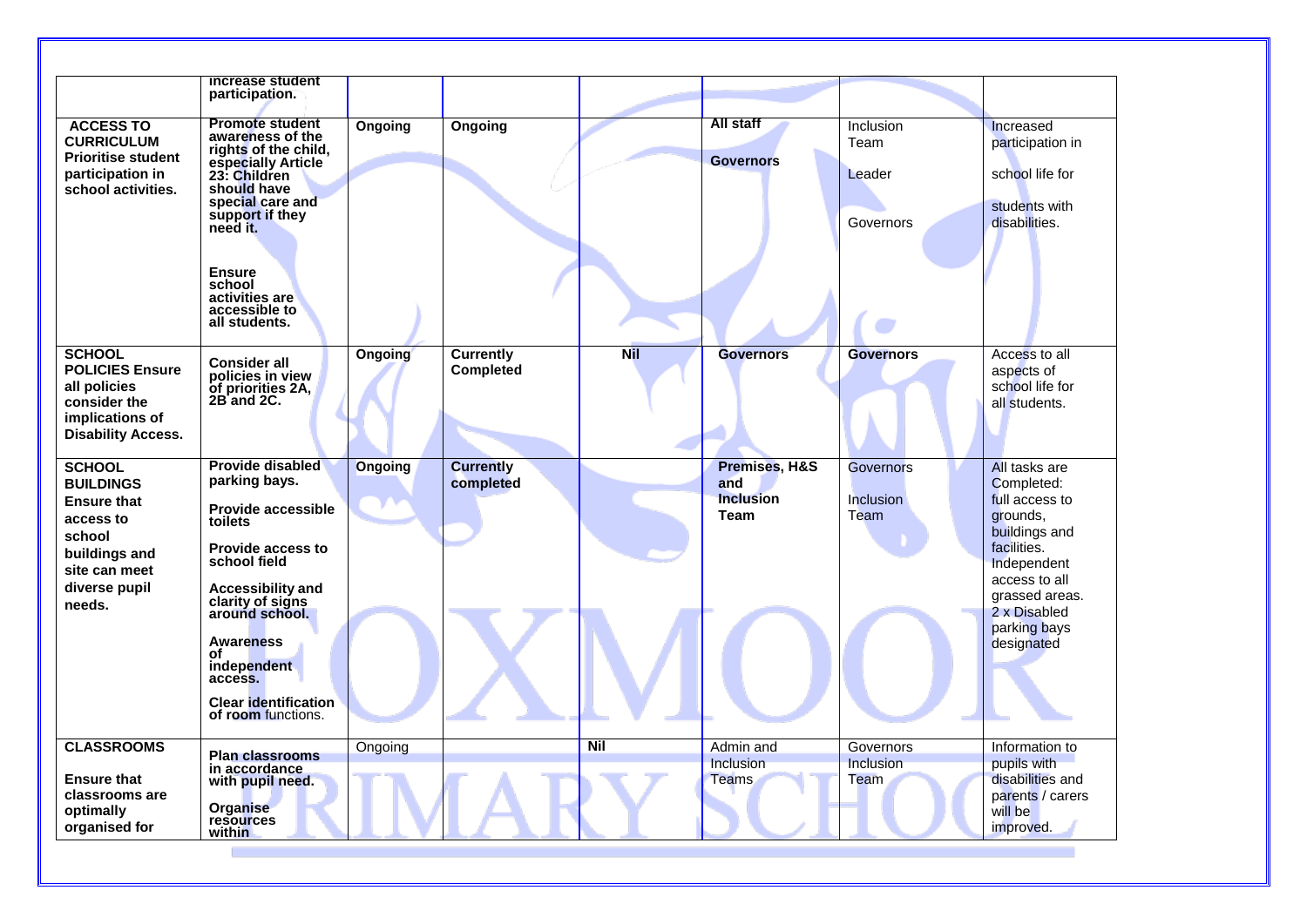|                                     | ramp - look at<br>accessibility in all<br>areas of school<br>life.                                                   |     |                                      |                               | scores                               |
|-------------------------------------|----------------------------------------------------------------------------------------------------------------------|-----|--------------------------------------|-------------------------------|--------------------------------------|
| <b>NEWSLETTERS</b><br><b>AND</b>    | Ongoing<br>Use of pastel<br>paper for dyslexic                                                                       | Nil | <b>Admin and</b><br><b>Inclusion</b> | <b>Governors</b><br>Inclusion | Information to<br>pupils with        |
| <b>DOCUMENTS</b>                    | students,<br>Scotopic                                                                                                |     | <b>Teams</b>                         | Team                          | disabilities and<br>parents / carers |
| <b>Availability of</b>              | sensitivity                                                                                                          |     |                                      |                               | will be                              |
| newsletters and<br>school documents | Large print and<br>audio formats as                                                                                  |     |                                      |                               | improved.<br>Staff use               |
| in alternative                      | required.                                                                                                            |     |                                      |                               | coloured                             |
| formats.                            | Information in                                                                                                       |     |                                      |                               | backgrounds on<br>the IWB. Pupils    |
|                                     | student planners<br>when pupil's need<br>requires this.                                                              |     |                                      |                               | worksheets<br>writing paper          |
|                                     | Home / School                                                                                                        |     |                                      |                               | etc, provided on                     |
|                                     | pack for students                                                                                                    |     |                                      |                               | tinted paper.<br>Improved            |
|                                     | with ASD and<br>pupils with                                                                                          |     |                                      |                               | reading                              |
|                                     | communication<br>difficulties.                                                                                       |     |                                      |                               | scores                               |
|                                     | <b>Homework</b><br>information<br>available as<br>information sheets<br>in alternative<br>formats when<br>requested. |     |                                      |                               |                                      |
|                                     | Use of symbol<br>software.                                                                                           |     |                                      |                               |                                      |
|                                     |                                                                                                                      |     |                                      |                               |                                      |